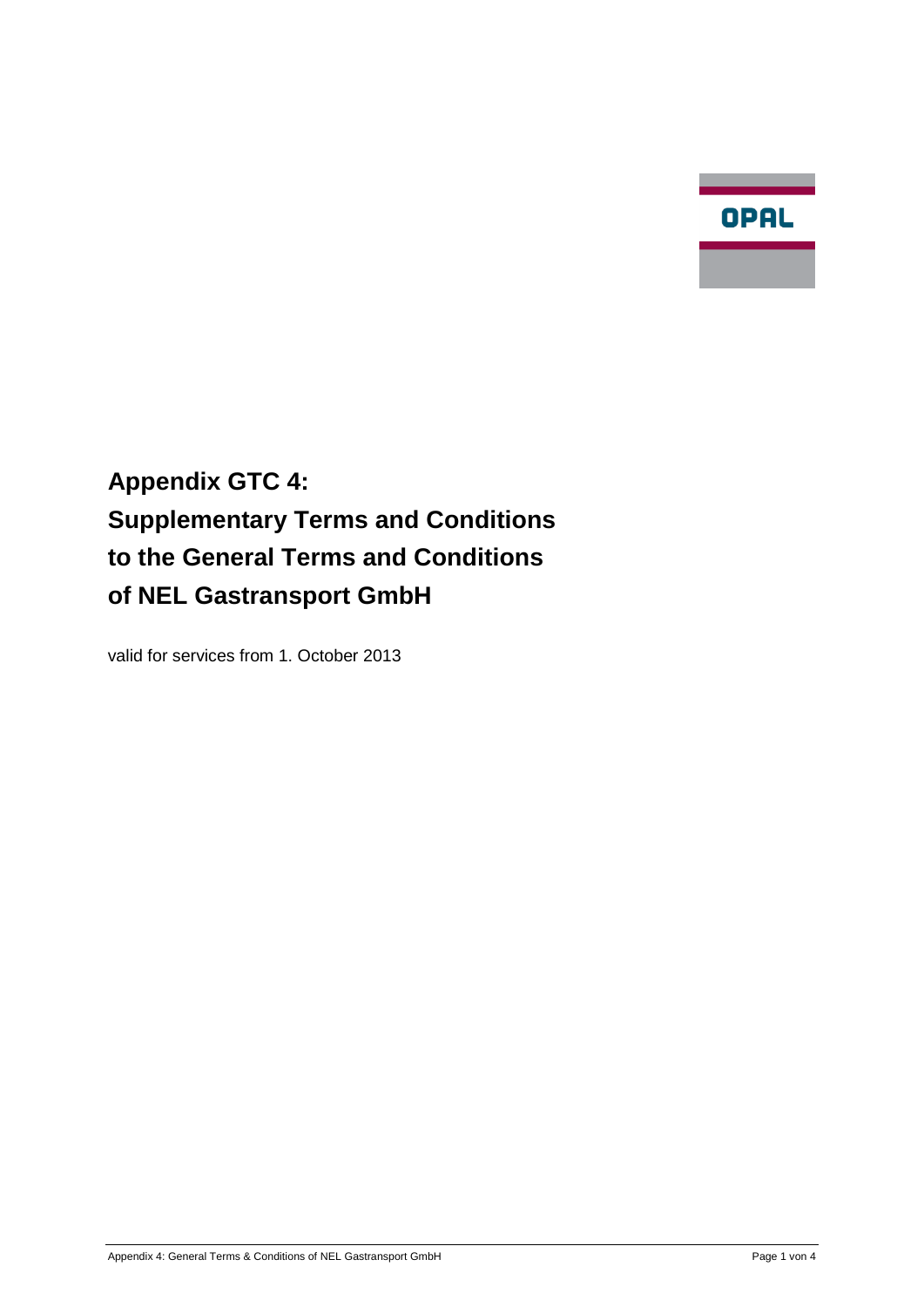## **Clause 1 Incorporation of entry and exit points to a balancing group**

- (1) To use Day-Ahead capacity, shippers shall incorporate entry and exit points during the booking process via the primary capacity platform jointly operated by the transmission system operators to a balancing group.
- (2) In order to make balancing groups available for incorporating entry and exit points on the primary capacity platform jointly operated by the transmission system operators shippers shall notify the balancing group to NEL in written form one (1) working in advance.

## **Clause 2 Limited allocable capacity**

- (1) In addition to the capacity products pursuant to section 9 of the GTC, NEL shall also offer limited allocable capacities.
- (2) The limited allocable entry capacity shall enable network access on a firm basis from the booked entry point to one or more agreed exit points. The energy quantity in kWh of the gas injected and withdrawn in accordance with sentence 1 must be the same in each hour. Where the shipper withdraws quantities at exit points other than those defined or at variance with the provision in sentence 2 (hereinafter referred to as "Variance"), the limited allocable entry capacity in the amount of the Variance shall be usable on an interruptible basis.
- (3) The limited allocable exit capacity shall enable network access on a firm basis from one or more agreed entry points up to the booked exit point. The energy quantity in kWh of the gas injected and withdrawn in accordance with sentence 1 must be the same in each hour. Where the shipper injects quantities at entry points other than those defined or at variance with the provision in sentence 2 (hereinafter referred to as "Variance"), the limited allocable exit capacity in the amount of the Variance shall be usable on an interruptible basis.

## **Clause 3 Announcement of the portfolio of capacities**

Information about the data format of the announcement of the portfolio of capacities to be submitted in accordance with Section 12 Item 15 of the GTC will be given upon request.

# **Clause 4 Additional Nomination Modes**

Additional to the standard nomination mode according to Section 13a Item 2 sentence 6 of the GTC, NEL offers additional nomination modes on demand.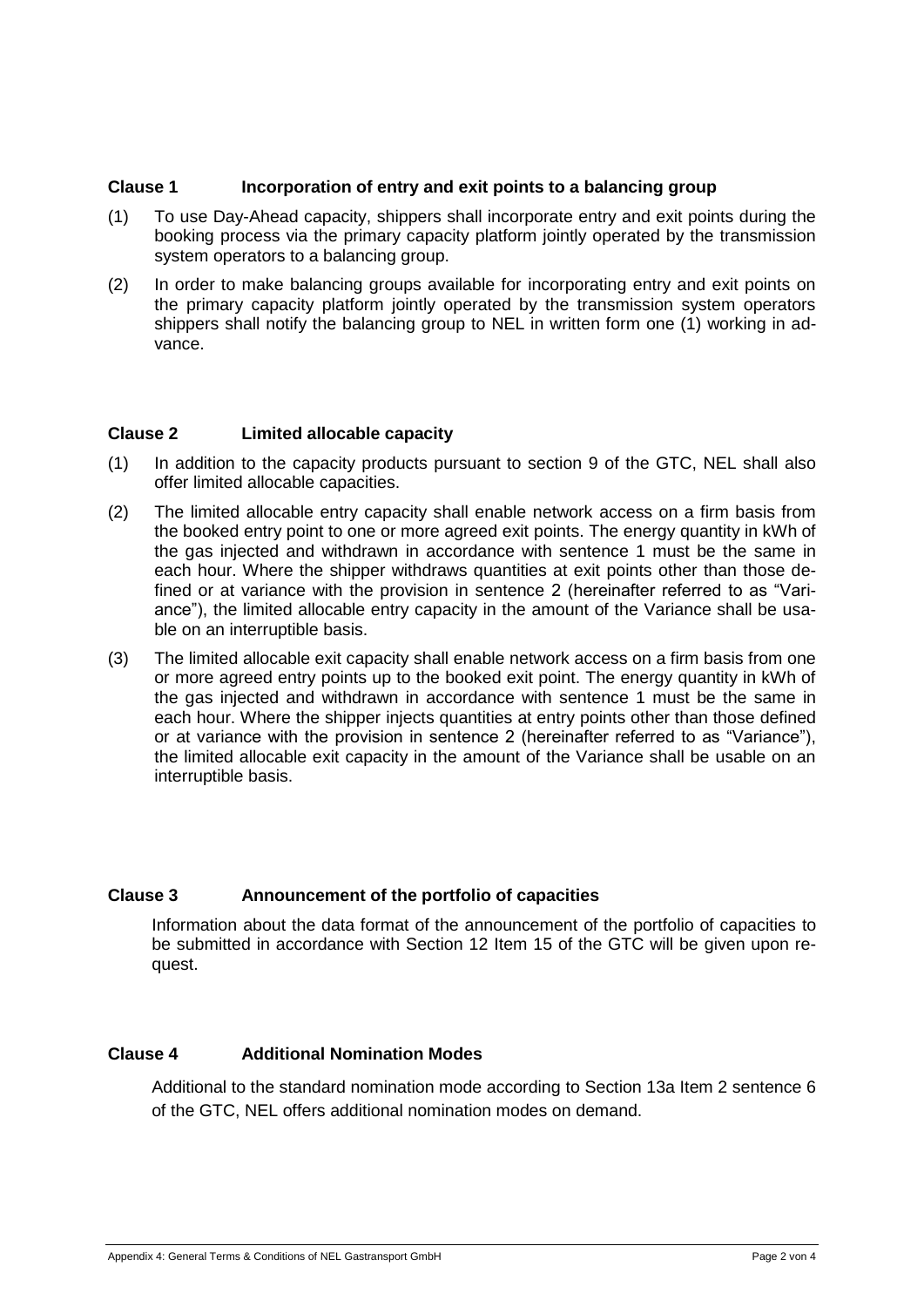## **Clause 5 Transfer of Capacity Contracts**

Transfers of entry or exit contracts to a third party pursuant to Section 19 Item 1 and 3 GTC are only effective in relation to NEL if they are communicated to NEL no later than fife (5) working days in advance in accordance with Section 40 Item 1 GTC or submitted for approval and approval is granted.

## **Clause 6 Prices**

The capacity price  $E/(kWh/h)/a$ ] shall be the price to be paid by the shipper in accordance with the currently valid NEL TARIFF INFORMATION for entry capacity at an entry point or for exit capacity at an exit point.

## **Clause 7 Rendering of Accounts and Payment**

- (1) The provision of entry and exit capacity shall be invoiced in advance in monthly instalments, at prices in accordance with Section 1, Item 1 and 2, and Section II and III of the NEL TARIFF INFORMATION. The invoicing of entry and exit capacity which has been booked after the invoicing in accordance to Sentence 1 shall be settled separately ex post. The shipper shall make said payments by the tenth  $(10<sup>th</sup>)$  working day following receipt of the invoice.
- (2) The increased fee for capacity overrun in accordance with Section I, Item 3 of the NEL TARIFF INFORMATION shall be billed on a monthly basis in arrears. The shipper shall make said payments by the tenth  $(10<sup>th</sup>)$  working day following receipt of the invoice.
- (3) The place of performance for payments shall be the administrative headquarters of NEL. Payments shall be deemed to have been made in a timely manner if the amounts in question have been credited to an account of NEL within the periods specified in this Clause.